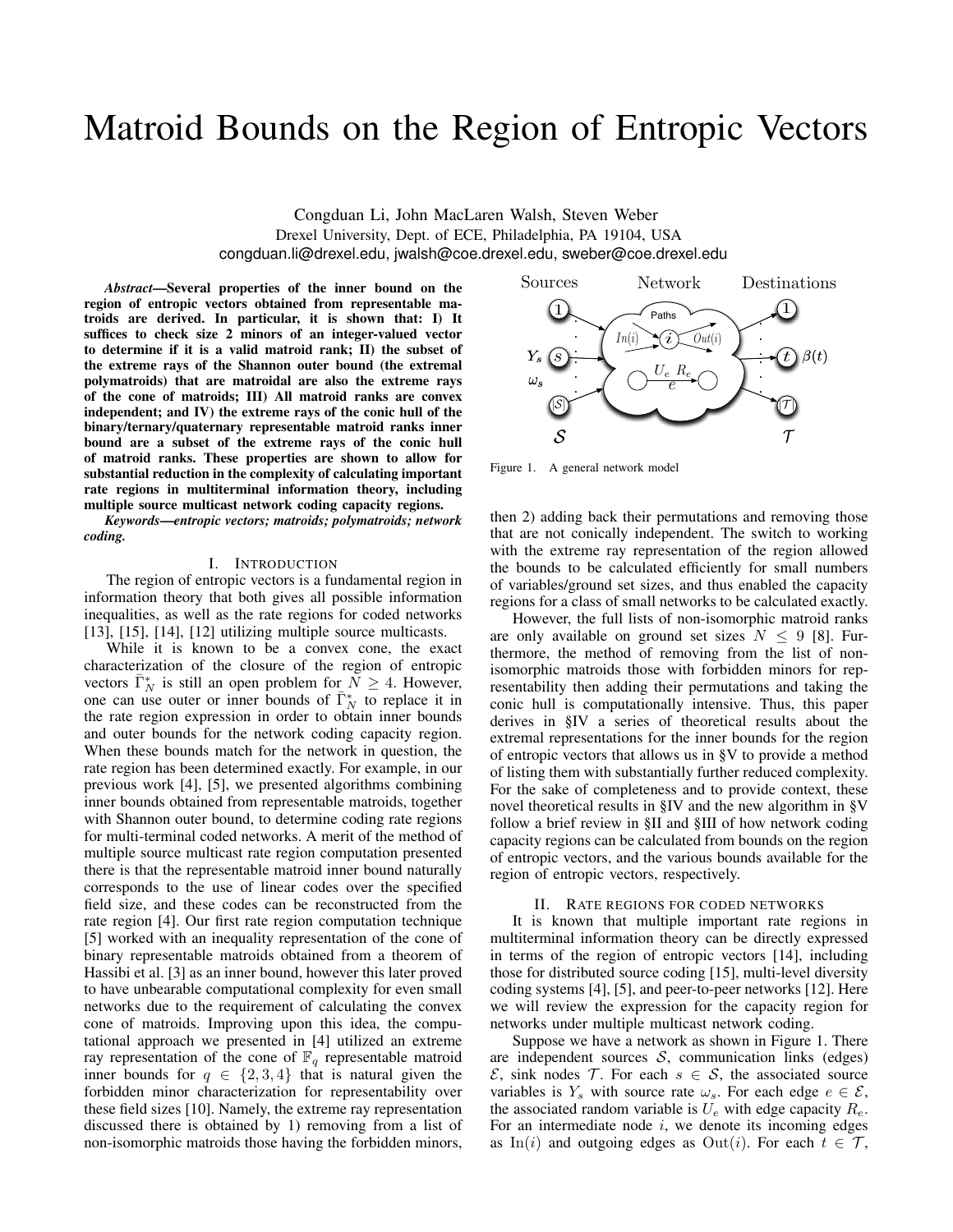the output is  $\beta(t)$ , a subset of source variables and  $\beta(t)$  can vary across  $t$ . According to [\[14\]](#page-7-2), the coding rate (capacity) region  $R$  can be expressed as follows. If we collect all  $Y_s, s \in \mathcal{S}$  and  $U_e, e \in \mathcal{E}$  as random variables and assume  $|\{Y_s \cup U_e, s \in \mathcal{S}, e \in \mathcal{E}\}| = N$ , then

<span id="page-1-1"></span>
$$
\mathcal{R} = \operatorname{Ex}(proj_{U_e}(\overline{\operatorname{con}(\Gamma_N^* \cap \mathcal{L}_{234})} \cap \mathcal{L}_{15})), \quad (1)
$$

where  $\Gamma_N^*$  is the region of entropic vectors (discussed in [§III\)](#page-1-0), con(B) is the convex hull of B,  $\text{proj}_{U_e}(\mathcal{B})$  is the projection of the set  $\mathcal{B}_{\text{on}}$  the coordinates  $(h_{U_e}|e \in \mathcal{E}),$ and  $\text{Ex}(\mathcal{B}) = \{ \mathbf{h} \in \mathbb{R}_+^{2^N - 1} : \mathbf{h} \geq \mathbf{h}' \text{ for some } \mathbf{h}' \in \mathcal{B} \},$ for  $\mathcal{B} \subset \mathbb{R}_+^{2^N-1}$ . Further,  $\mathcal{L}_i, i = 1, 2, \ldots, 5$  are network constraints representing source rate constraints, source independency, source nodes coding, intermediate nodes coding, sink nodes decoding, respectively (listed below). Finally,  $\mathcal{L}_{234} = \mathcal{L}_2 \cap \mathcal{L}_3 \cap \mathcal{L}_4$  and  $\mathcal{L}_{15} = \mathcal{L}_1 \cap \mathcal{L}_5$ . The network constraints naturally reflect the reproduction requirements and functional requirements of the network graph, namely:

$$
\mathcal{L}_1 = \{ \mathbf{h} \in \Gamma_N^* : h_{Y_s} \ge \omega_s \} \tag{2}
$$

$$
\mathcal{L}_2 = \{ \mathbf{h} \in \Gamma_N^* : h_{Y_{\mathcal{S}}} = \Sigma_{s \in \mathcal{S}} h_{Y_s} \} \tag{3}
$$

$$
\mathcal{L}_3 = \{ \mathbf{h} \in \Gamma_N^* : h_{X_{\text{Out}(k)}|Y_s} = 0 \}
$$
 (4)

$$
\mathcal{L}_4 = \{ \mathbf{h} \in \Gamma_N^* : h_{X_{\text{Out}(i)} | X_{\text{In}(i)}} = 0 \}
$$
 (5)

$$
\mathcal{L}_5 = \{ \mathbf{h} \in \Gamma_N^* : h_{Y_{\beta(t)} | U_{\text{In}(t)}} = 0 \}.
$$
 (6)

While this in principle calculates the capacity region of any network under network coding, as will be discussed in [§III,](#page-1-0)  $\Gamma_N^*$  is unknown and is not even polyhedral for  $N \geq 4$ . Thus, the direct calculation of rate regions from equation [\(1\)](#page-1-1) for a network with more than 4 variables is infeasible. However, replacing  $\Gamma_N^*$  with polyhedral inner and outer bounds transforms [\(1\)](#page-1-1) into a polyhedron, which involves applying some constraints to a polyhedra and then projecting down onto some coordinates. This inspires us to substitute  $\Gamma_N^*$  with its closed polyhedral outer and inner bounds respectively, and get an outer  $\mathcal{R}_{\text{out}}$  and inner bound  $\mathcal{R}_{\text{in}}$  on the rate region. Several techniques for calculating these bounds are discussed in [\[4\]](#page-7-4), [\[5\]](#page-7-5). If  $\mathcal{R}_{\text{out}} = \mathcal{R}_{\text{in}}$ , we know  $\mathcal{R} = \mathcal{R}_{\text{out}}$ . We pass now to discussing the bounds on the region on entropic vectors utilized in [\[4\]](#page-7-4), [\[5\]](#page-7-5), after which we will derive some new properties of the inner bounds that allows the complexity of calculating it to be further reduced from [\[4\]](#page-7-4), [\[5\]](#page-7-5).

# <span id="page-1-0"></span>III. BOUNDS FOR THE REGION OF ENTROPIC VECTORS  $\Gamma_N^*$

We would like to first review the region of entropic vectors and then discuss the bounds on it.

# *A. Region of entropic vectors* Γ ∗ N

Consider an arbitrary collection  $X = (X_1, \ldots, X_N)$  of  $N$  discrete random variables with joint probability mass function  $p_X$ . To each of the  $2^N - 1$  non-empty subsets of the collection of random variables,  $X_{\mathcal{A}} := (X_i | i \in \mathcal{A})$ with  $A \subseteq \{1, ..., N\} \equiv [[N]],$  there is associated a joint Shannon entropy  $H(X_{\mathcal{A}})$ . Stacking these subset entropies for different subsets into a  $2^N - 1$  dimensional vector we form an entropy vector

$$
\mathbf{h} = [H(X_{\mathcal{A}}) | \mathcal{A} \subseteq [[N]], \mathcal{A} \neq \emptyset]. \tag{7}
$$

By virtue of having been created in this manner, the vector **h** must live in some subset of  $\mathbb{R}^{2^N-1}_+$ , and is said to be *entropic* due to the existence of  $p<sub>X</sub>$ . However, not every point in  $\mathbb{R}^{2^N-1}_+$  is entropic since for many points, there does not exist an associated valid distribution  $p_X$ . The collection of all entropic vectors form a region denoted as  $\Gamma_N^*$ . It is known that the closure of the region of entropic vectors  $\overline{\Gamma}_N^*$ is a convex cone [\[14\]](#page-7-2).

## *B. Shannon outer bound*  $\Gamma_N$

Next observe that elementary properties of Shannon entropies indicates that  $H(X_{\mathcal{A}})$  is a non-decreasing submodular function, so that  $\forall A \subseteq B \subseteq [[N]], \forall C, D \subseteq [[N]]$ 

<span id="page-1-2"></span>
$$
H(X_{\mathcal{A}}) \leq H(X_{\mathcal{B}}) \tag{8}
$$

$$
H(X_{\mathcal{C}\cup\mathcal{D}})+H(X_{\mathcal{C}\cap\mathcal{D}}) \leq H(X_{\mathcal{C}})+H(X_{\mathcal{D}}). \quad (9)
$$

Since they are true for any collection of subset entropies, these linear inequalities [\(8\)](#page-1-2), [\(9\)](#page-1-2) can be viewed as supporting halfspaces for  $\overline{\Gamma}_N^*$ .

Thus, the intersection of all such inequalities form a polyhedral outer bound  $\Gamma_N$  for  $\Gamma_N^*$  and  $\overline{\Gamma_N^*}$ , where  $\forall A \subseteq$  $\mathcal{B} \subseteq [[N]]$  and  $\forall \mathcal{C}, \mathcal{D} \subseteq [[N]]$ 

$$
\Gamma_N := \left\{ \mathbf{h} \in \mathbb{R}^{2^N - 1} \middle| h_{\mathcal{C} \cup \mathcal{D}} + h_{\mathcal{C} \cap \mathcal{D}} \leq h_{\mathcal{C}} + h_{\mathcal{D}} \right\}.
$$

This outer bound  $\Gamma_N$  is known as the *Shannon outer bound*, as it can be thought of as the set of all inequalities resulting from the positivity of Shannon's information measures among the random variables. Fujishige observed in 1978 [\[2\]](#page-7-9) that the entropy function for a collection of random variables  $(X_i, i \in [[N]])$  viewed as a set function is a polymatroid rank function, where a set function  $\rho: 2^S \to \mathbb{R}_+$  is a rank function of a polymatroid if it obeys the following axioms:

- 1) Normalization:  $\rho(\emptyset) = 0;$ <br>2) Monotonicity: if  $A \subseteq B$
- 2) Monotonicity: if  $A \subseteq B \subseteq S$  then  $\rho(A) \leq \rho(B)$ ;<br>3) Submodularity: if  $A \cdot B \subseteq S$  then  $\rho(A \cup B) + \rho(A)$
- Submodularity: if  $A, B \subseteq S$  then  $\rho(A \cup B) + \rho(A \cap B)$  $B) \leq \rho(A) + \rho(B).$

While  $\Gamma_2 = \Gamma_2^*$  and  $\Gamma_3 = \overline{\Gamma_3^*}, \overline{\Gamma_{N-2}^*} \Gamma_N$  for all  $N \ge 4$  [\[14\]](#page-7-2), and indeed it is known [\[1\]](#page-7-10) that  $\overline{\Gamma_N^*}$  is not even polyhedral for  $N \geq 4$ .

#### *C. Matroid basics*

Matroid theory [\[10\]](#page-7-7) is an abstract generalization of the notion of independence in the context of linear algebra to the more general setting of set systems, i.e., collections of subsets of a ground set obeying certain axioms. The ground set of size N is without loss of generality  $S = [[N]]$ , and in our context each element of the ground set will correspond to a random variable. There are numerous equivalent definitions of matroids, we first present one commonly used in terms of independent sets.

**Definition 1:** [\[10\]](#page-7-7) A matroid M is an ordered pair  $(S, \mathcal{I})$ consisting of a finite set S (the ground set) and a collection  $I$  (called independent sets) of subsets of  $S$ obeying:

- 1) Normalization:  $\emptyset \in \mathcal{I}$ ;<br>2) Heredity: If  $I \in \mathcal{I}$  and
- 2) Heredity: If  $I \in \mathcal{I}$  and  $I' \subseteq I$ , then  $I' \in \mathcal{I}$ ;
- 3) Independence augmentation: If  $I_1 \in \mathcal{I}$  and  $I_2 \in$  $I$  and  $|I_1|$  <  $|I_2|$ , then there is an element  $e \in I_2$  $I_2 - I_1$  such that  $I_1 \cup \{e\} \in \mathcal{I}$ .

Another definition of matroids utilizes *rank functions*. For a matroid  $M = (S, \mathcal{I})$  with  $|S| = N$  the rank function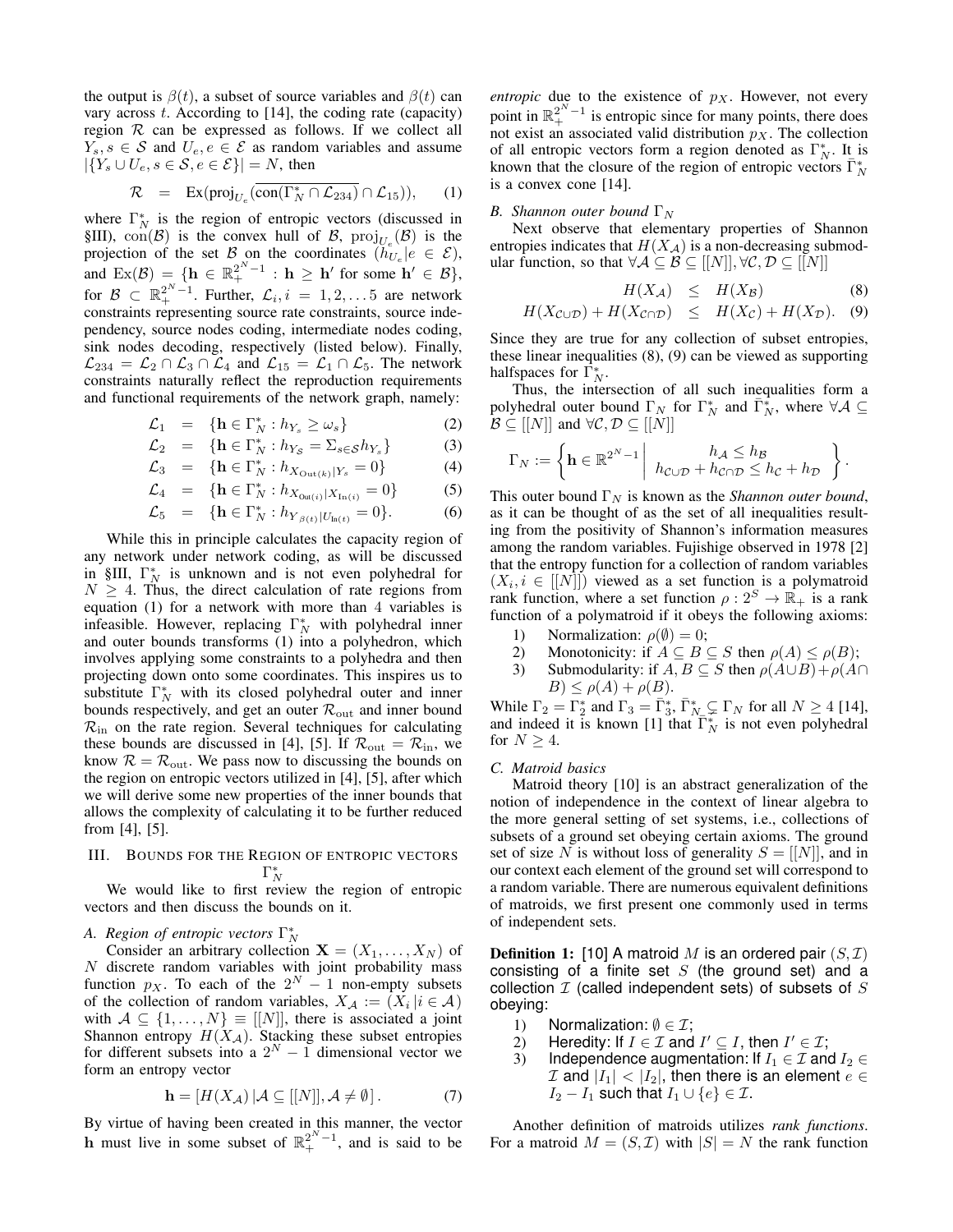$r: 2^S \rightarrow \{0, \ldots, N\}$  is defined as the size of the largest independent set contained in each subset of S, i.e.,  $r(A)$  =  $\max_{B \subset A}$ { $|B| : B \in \mathcal{I}$ }. The rank of a matroid,  $r_M$ , is the rank of the ground set,  $r_M = r(S)$ . The rank function of a matroid can be shown to obey the following properties. In fact these properties may instead be viewed as an alternate definition of a matroid in that any set function obeying these axioms is the rank function of a matroid.

<span id="page-2-0"></span>**Definition 2:** A set function  $r: 2^S \rightarrow \{0, \ldots, N\}$  is a rank function of a matroid if it obeys the following axioms:

- 1) Cardinality:  $r(A) \le |A|$ ;<br>2) Monotonicity: if  $A \subseteq B$
- 2) Monotonicity: if  $A \subseteq B \subseteq S$  then  $r(A) \leq r(B)$ ;<br>3) Submodularity: if  $A, B \subseteq S$  then  $r(A \cup B)$
- Submodularity: if  $A, B \subseteq S$  then  $r(A \cup B)$  +  $r(A \cap B) \leq r(A) + r(B).$

We denote the collection of all matroid ranks on  $N$  elements as  $M_N$ . There are many operations on matroids, such as *contraction* and *deletion*. Details about these operations can be found in [\[10\]](#page-7-7). Next, we define the important concept of *minor* based on these two operations.

**Definition 3:** If M is a matroid on S and  $T \subseteq S$ , a matroid  $M'$  on  $T$  is called a *minor* of  $M$  if  $M'$  is obtained by any combination of deletion  $(\rangle)$  and contraction  $(\prime)$  of M.

The operations of deletion and contraction mentioned above yield new matroids with new rank functions for the minors. Specifically, let  $M/T$  denote the matroid obtained by contraction of M on  $T \subset S$ , and let  $M \setminus T$  denote the matroid obtained by deletion from M of  $T \subset S$ . Then, by [\[10\]](#page-7-7) (3.1.5,7),  $\forall X \subseteq S - T$ 

$$
\begin{array}{rcl}\nr_{M/T}(X) & = & r_M(X \cup T) - r_M(T) \\
r_{M \setminus T}(X) & = & r_M(X)\n\end{array} \tag{10}
$$

To each set function  $r_N : 2^{[[N]]} \to \mathbb{R}_{\geq 0}$  we will associate a vector  $\mathbf{r}_N \in \mathbb{R}_{\geq 0}^{2^N-1}$  formed by stacking the various values of the function  $r_N^-$  into a vector, e.g., in a manner associated with a binary counter:

$$
\mathbf{r} = \begin{bmatrix} r(\{1\}) \\ r(\{2\}) \\ r(\{1,2\}) \\ r(\{3\}) \\ r(\{2,3\}) \\ r(\{2,3\}) \\ r(\{1,2,3\}) \\ r(\{4\}) \\ \vdots \end{bmatrix}
$$
(11)

For any such function,  $r_N$ , and hence for any such vector  $r_N$ , for any pair of sets  $A, B \subseteq [[N]]$  we will define the *minor* associated with deleting  $[[N]] \setminus (\mathcal{A} \cup \mathcal{B})$  and contracting on A as

$$
r_{\mathcal{B}|\mathcal{A}}(\mathcal{C}) := r(\mathcal{C} \cup \mathcal{A}) - r(\mathcal{A}) \quad \forall \mathcal{C} \subseteq \mathcal{B} \tag{12}
$$

and  $r_{\mathcal{B}|\mathcal{A}}$  will denote the associated vector, ordered again by a binary counter whose bit positions are created by enumerating again the elements of  $\beta$  (i.e., keeping the same order). If  $r$  is the rank function of a matroid, this definition is consistent with the definition of the matroid operations of taking a minor, deleting and contracting, although we will apply them to any real valued set function here.

Another important concept in matroid theory is that of connected matroids, which is similar to connected polymatroids.

**Definition 4:** A matroid M on S with rank function  $r$  is connected if  $\forall A \subsetneq S, r(A)+r(S\backslash A) > r(S)$  where  $A \neq \emptyset$ and  $A \neq S$ .

When M is disconnected, there exists  $A \subsetneq S$  such that  $r(A) + r(S \setminus A) = r(S)$ . It is not hard to observe that there exist two other rank functions  $r_1, r_2$  such that  $r(X) =$  $r_1(X) + r_2(X), \forall X \subseteq S$  where  $r_1(X) = r(X \cap A)$  and  $r_2(X) = r(X \cap (S \setminus A))$ . Therefore, when a matroid is disconnected, its rank function can be expressed as sum of two other matroid ranks.

Though there are many classes of matroids, we are especially interested in one of them, *representable matroids*, because they can be related to linear codes to solve network coding problems as discussed in [\[4\]](#page-7-4), [\[5\]](#page-7-5).

## *D. Representable matroids*

Representable matroids are an important class of matroids which connect the independent sets to the conventional notion of independence in a vector space.

**Definition 5:** A matroid  $M$  with ground set  $S$  of size  $|S| = N$  and rank  $r_M = r$  is representable over a field **F** if there exists a matrix  $A \in \mathbb{F}^{r \times N}$  such that for each independent set  $I \in \mathcal{I}$  the corresponding columns in  $A$ , viewed as vectors in  $\mathbb{F}^r$ , are linearly independent.

There has been significant effort towards characterizing the set of matroids that are representable over various field sizes, with a complete answer only available for fields of sizes two, three, and four. For example, the characterization of binary representable matroids, due to Tutte [\[11\]](#page-7-11), is:

**Theorem 1:** (Tutte) A matroid  $M$  is binary representable (representable over a binary field) iff it does not have the matroid  $U_{2,4}$  as a minor.

Here,  $U_{k,N}$  is the *uniform* matroid on the ground set  $S = [N]$  with independent sets  $\mathcal I$  equal to all subsets of  $[N]$ of size at most k. For example,  $U_{2,4}$  has as its independent sets

$$
\mathcal{I} = \{\emptyset, 1, 2, 3, 4, \{1, 2\}, \{1, 3\}, \{1, 4\}, \{2, 3\}, \{2, 4\}, \{3, 4\}\}.
$$
\n(13)

Another important observation is that all matroids are representable, at least in some field, for N ≤ 7. The *Vámos* matroid is an example of a non-representable matroid on 8 elements [\[10\]](#page-7-7).

#### *E. Inner bounds from representable matroids*

Suppose a matroid M with ground set S of size  $|S| = N$ and rank  $r(S) = k$  is representable over the finite field  $\mathbb{F}_q$ of size q and the representing matrix is  $\mathbf{A} \in \mathbb{F}_q^{k \times N}$  such that  $\forall B \subseteq S$   $r(B) = \text{rank}(\mathbf{A}_{:,B})$ , the matrix rank of the columns of **A** indexed by *B*. Let  $\Gamma_N^q$  be the conic hull of all rank functions of matroid with  $N$  elements and representable in  $\mathbb{F}_q$ . This provides an inner bound  $\Gamma_N^q \subseteq \overline{\Gamma_N^*}$ , because any extremal rank function r of  $\Gamma_N^q$  is by definition representable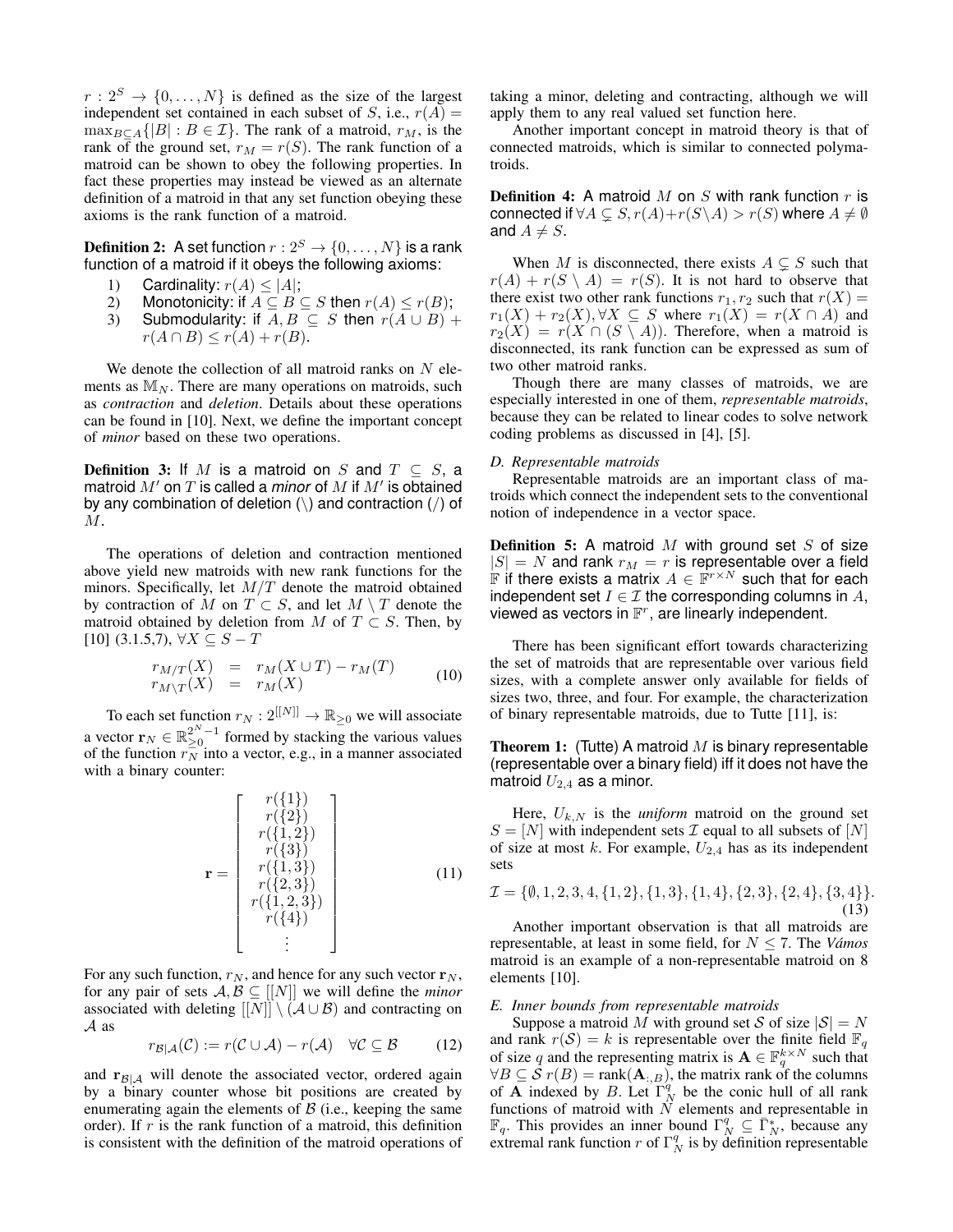and hence is associated with a matrix representation  $A \in$  $\mathbb{F}_q^{k \times N}$ , from which we can create the random variables

$$
(X_1, \ldots, X_N) = \mathbf{u}\mathbf{A}, \quad \mathbf{u} \sim \mathcal{U}(\mathbb{F}_q^k). \tag{14}
$$

whose elements are  $h_A = r(A) \log_2 q$ ,  $\forall A \subseteq S$ . Hence, all extreme rays of  $\Gamma_N^q$  are entropic, and  $\Gamma_N^q \subseteq \overline{\Gamma_N^*}$ , as discussed in [\[4\]](#page-7-4), [\[5\]](#page-7-5).

# <span id="page-3-0"></span>IV. MAIN RESULTS: PROPERTIES OF MATROID BOUNDS

This section shows the main results for this paper, while some long proofs are reserved in [§VI.](#page-5-0)

We begin by noting that one can determine if a given integer valued vector of dimensions  $2^N - 1$  is a rank vector of a matroid by checking all of its size 2 minors. While it is a simple observation that follows from the definition of a matroid, this result will help us prove several other more useful results.

<span id="page-3-3"></span>Theorem 2: An integer valued set function is the rank function of a matroid if and only if all of its size 2 minors are matroids. Equivalently, for any  $\mathbf{r}_N \in \mathbb{Z}_{\geq 0}^{2^N-1}, \mathbf{r}_N \in$  $\mathbb{M}_{N}$  if and only if  $\mathbf{r}_{\{i,j\}\vert\mathcal{A}}\in \mathbb{M}_{2}$  for every  $\mathcal{A}\subseteq\widetilde{[[}N{]]}\backslash\{i,j\}$ and every  $\{i, j\} \subseteq [[N]].$ 

The proof is in [§VI.](#page-5-0)

Next, we present properties of the matroid bounds on  $\bar{\Gamma}_N^*$ . When examining properties of the bounds obtained from matroid ranks, we found that all matroid ranks are extremal in the convex hull of them, i.e., no rank can be expressed as a convex combination of some other ranks with non-zero coefficients.

<span id="page-3-1"></span>Theorem 3: [Matroid Rank Vectors are Convex Independent] Any collection of matroid rank vectors  $\mathcal{V} \subseteq \mathbb{M}_N$ are convex independent. Equivalently, the set of extreme points of the convex hull  $convex(\mathcal{V})$  is  $\mathcal V$  itself. Equivalently, a matroid rank vector can not be expressed as a convex combination of any other matroid rank vectors other than itself.

The proof is in [§VI.](#page-5-0) This property does not extend to the conic hull. Our next result is based on Theorem [3.](#page-3-1)

<span id="page-3-4"></span>Theorem 4: [Conically Dependent Matroids are Simple Sums] Any matroid rank vector which is not an extreme ray of the conic hull  $cone(M_N)$  is the simple sum of a collection of matroid rank vectors that are extreme rays. That is, the coefficients in the conic combination may all be taken to be one.

*Proof:* Suppose a rank vector  $\mathbf{r}_N \notin \text{Ext}(\text{cone}(\mathbb{M}_N)).$ Nguyen [\[9\]](#page-7-12) proved that a matroid rank  $\mathbf{r}_N^{\gamma} \in \mathbb{R}$  $\text{Ext}(\text{cone}(\mathbb{M}_N)) \Leftrightarrow \mathbf{r}'_N$  is connected (which by definition of connectedness means  $\mathbf{r}'_N$  can not be written as a sum of two or more other matroids). As such,  $r_N$  is not connected and can thus be written as the sum of two or more other matroids, i.e  $\exists \mathcal{V} \subseteq \mathbb{M}_N \backslash \mathbf{r}_N$  such that  $\mathbf{r}_N = \sum_{\mathbf{r}_N^i \in \mathcal{V}} \mathbf{r}_N^i$ . If  $\forall i, \mathbf{r}_N^i$  is connected, we are done. However, if  $\exists i$  such that  $\mathbf{r}_N^i$  is not connected, we can express  $\mathbf{r}_N^i$  as the sum of other matroids. Continue applying the decomposition until only connected matroids remain. This process will finish, because  $|M_N| < \infty$  and each one can appear in the sum at



<span id="page-3-2"></span>Figure 2. Extreme rays relationship:  $\text{Ext}(\Gamma_N^{\text{bin}}) \subseteq \text{Ext}(\Gamma_N^{\text{mat}}) \subseteq$  $Ext(\Gamma_N)$ 

most once, for otherwise they would be scaled by an integer number other than one. Such a scaling other than one is not allowed, for it will violate the cardinality requirement (e.g., on one of the singleton sets) for any matroid other than the trivial all zero rank function matroid.

We will discuss the relationship between three sets related to  $\overline{\Gamma}_N^*$ : The Shannon outer bound  $\Gamma_N$ , the conic hull of matroids  $\Gamma_N^{\text{mat}}$  and the conic hull of  $\mathbb{F}_q$ -representable matroids  $\Gamma_N^q$ .

Since for  $N \leq 7$ , all matroids are representable, we know that  $\Gamma_N^{\text{mat}} \subseteq \overline{\Gamma_N^*}, N \le 7$ . In addition, we observed that, for  $N = 4, 5, 6$ , the extreme rays of  $\Gamma_N^{\text{bin}}$  are a subset of extreme rays of  $\Gamma_N^{\text{mat}}$ , which themselves are a subset of extreme rays of  $\Gamma_N$ , the Shannon outer bound. This paper aims to prove this relationship for all N.

Define  $\mathcal{T}_N^{\text{bin}} = \text{cone}(\text{Bin}(\text{Ext}(\Gamma_N^{\text{mat}})))$  and  $\mathcal{T}_N^{\text{mat}} =$ cone(Mat(Ext(Γ<sub>N</sub>))), where Ext(·) is the function to get extreme rays,  $Bin(\cdot)$  is to choose binary representable ones,  $\text{Mat}(\cdot)$  is to choose valid matroidal ones, and cone $(\cdot)$  is to get the conic hull of a set of rank vectors. We see that  $\mathcal{T}_N^{\text{bin}}$ is the conic hull of the binary representable extreme rays of  $\Gamma_N^{\text{mat}}$  and  $\mathcal{T}_N^{\text{mat}}$  is the conic hull of matroidal extreme rays of  $\Gamma_N$ . We found that  $\mathrm{Ext}(\Gamma_N^{\mathrm{bin}}) \subseteq \mathrm{Ext}(\Gamma_N^{\mathrm{mat}}) \subseteq \mathrm{Ext}(\Gamma_N)$ , as shown in Figure [2.](#page-3-2) Equivalently, we have the following theorem.

<span id="page-3-5"></span>Theorem 5: [Extremal Matroids are Extremal Polymatroids] Every extreme ray of  $\mathrm{cone}(\mathbb{M}_N)$  is an extreme ray of  $\Gamma_N$ . Equivalently,  $\Gamma_N^{\rm mat} = \mathcal{T}_N^{\rm mat}$ .

*Proof:* First note that an extreme ray  $\mathbf{r}_N$  of cone( $\mathbb{M}_N$ ) must be connected. Otherwise, there exists a separator  $A \subseteq N$  such that  $r(N) = r(A) + r(N \setminus A)$ . Then there exist two other rank functions  $r_1, r_2$  such that  $r(X) =$  $r_1(X) + r_2(X), \forall X \subseteq S$  where  $r_1(X) = r(X \cap A)$ and  $r_2(X) = r(X \cap (S \setminus A))$ . Therefore,  $r(N)$  can be expressed as sum of two other ranks and this contradicts the assumed extremality. In [\[9\]](#page-7-12), Nguyen proved that a connected matroid rank is extremal in the polymatroid cone, i.e., is an extremal polymatroid. Together with the observation above, we complete the proof.

An alternate proof based on Theorem [2](#page-3-3) is in [§VI.](#page-5-0) Since any extremal polymatroid that is a matroid must be an extremal matroid (which follows from the fact that every matroid is a polymatroid), this shows that one can determine the list of extremal matroids by considering the matroidal extremal polymatroids.

Similarly, we can establish a relationship between the representable matroids inner bound and the general matroids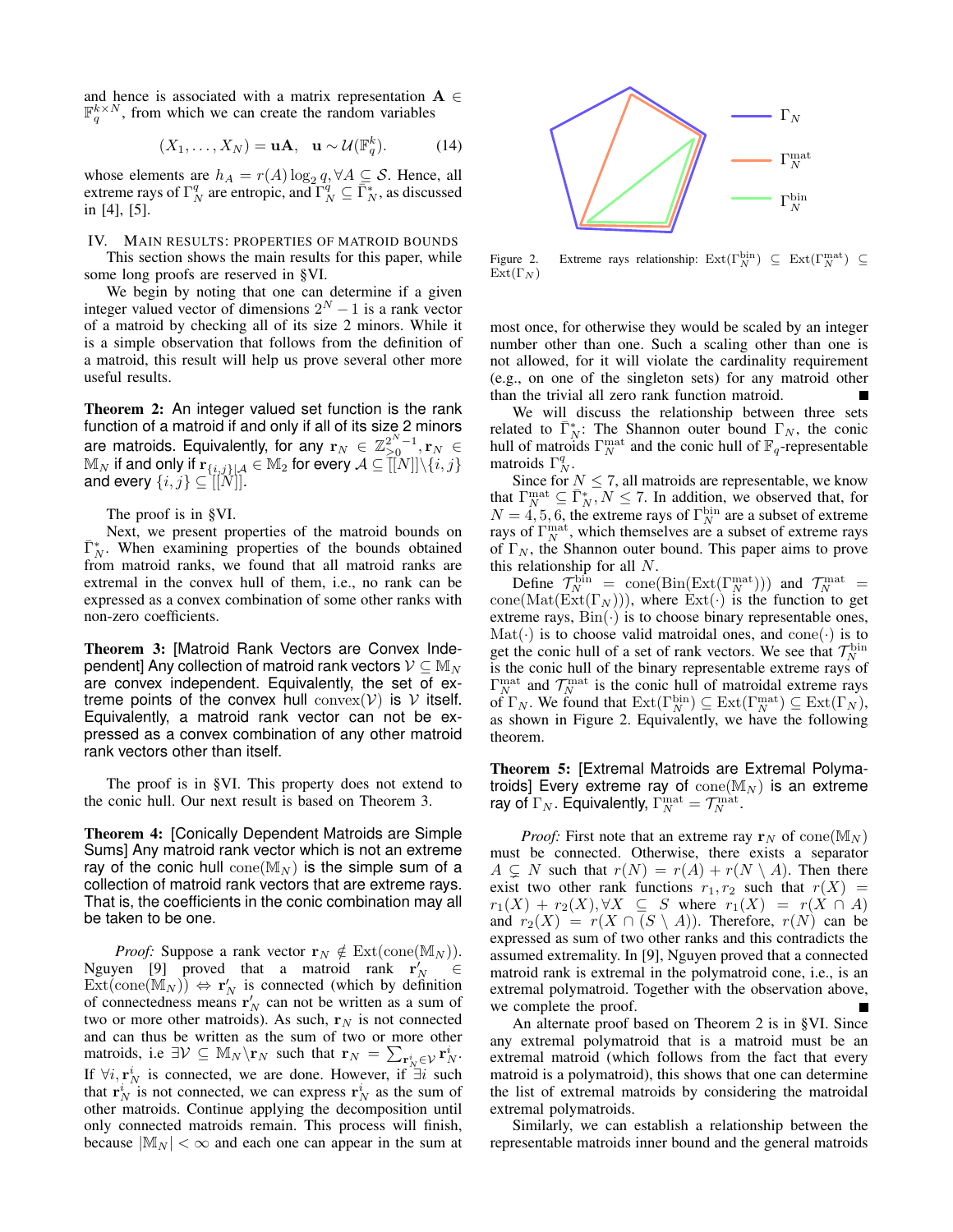bound.

<span id="page-4-1"></span>**Theorem 6:** [Forbidden Minors and Extremality] Let  $V$ be a set of matroid rank vectors formed by removing from  $M_N$  (exclusively) those with a certain collection of connected forbidden minors. The extreme rays of  $cone(\mathcal{V})$  are all extreme rays of  $cone(\mathbb{M}_N)$ .

The following lemma is useful for the proof of Theorem [6.](#page-4-1)

<span id="page-4-2"></span>Lemma 1: A matroid that is not an extreme ray of  $cone(M_N)$  has a connected forbidden minor if and only if at least one of the extremal matroids that it can be represented as the sum of has the connected forbidden minor.

*Proof:* Suppose a rank vector  $\mathbf{r}_N \notin \text{Ext}(\text{cone}(\mathbb{M}_N))$ .  $\sum_{\mathbf{r}_{N}^{i} \in \mathcal{V}} \mathbf{r}_{N}^{i}$ . Suppose the forbidden minor on  $\mathcal{C} \subseteq S$  is According to Theorem [4,](#page-3-4)  $\exists \mathcal{V} \subseteq \mathbb{M}_N \backslash \mathbf{r}_N$  such that  $\mathbf{r}_N =$ obtained by contracting  $A \subseteq S \setminus C$  and deleting  $S \setminus (C \cup A)$ . For  $\mathcal{B} \subseteq \mathcal{C}$ ,

$$
r_{\mathcal{C}|\mathcal{A}}(\mathcal{B}) = r_N(\mathcal{B} \cup \mathcal{A}) - r_N(\mathcal{A})
$$
  
\n
$$
= \sum_{\substack{\mathbf{r}_N^i \in \mathcal{V} \\ \mathbf{r}_N^i \in \mathcal{V}}} r_N^i(\mathcal{B} \cup \mathcal{A}) - \sum_{\substack{\mathbf{r}_N^i \in \mathcal{V} \\ \mathbf{r}_N^i \in \mathcal{V}}} r_N^i(\mathcal{A})
$$
  
\n
$$
= \sum_{\substack{\mathbf{r}_N^i \in \mathcal{V} \\ \mathbf{r}_N^i \in \mathcal{V}}} r_{\mathcal{C}|\mathcal{A}}^i(\mathcal{B})
$$

We observe that the minor of  $r_N$  is the sum of minors of  $\mathbf{r}_N^i$ . By assumption,  $r_{\mathcal{C}|\mathcal{A}}(\mathcal{B})$  is equal to the connected forbidden minor. However, since it is connected, all but one of the component minors need to be the trivial all-zero rank vector, for otherwise the minor would be the sums of nontrivial rank vectors, and the thus not be connected. That is to say, there exists an i such that  $r_{\mathcal{C}|\mathcal{A}}^i(\mathcal{B}) = r_{\mathcal{C}|\mathcal{A}}(\mathcal{B})$ . This shows that  $\mathbf{r}_N^i$  must have the forbidden minor.

Now we give the proof of Theorem [6.](#page-4-1)

*Proof:* [Proof of Theorem [6](#page-4-1)] Suppose  $r_N \in$  $Ext(\text{cone}(\mathcal{V}))$  but  $\mathbf{r}_N \notin Ext(\text{cone}(\mathbb{M}_N))$ . As such,  $\mathbf{r}_N$  can not have the forbidden minors. From Lemma [1,](#page-4-2)  $r_N$  must be expressible as a sum of extremal matroid ranks, all of which do not have the forbidden minors. But this contradicts the extremality within  $cone(\mathcal{V})$ , for these other ranks must be in  $V$  as well (since they do not have the forbidden minors), and now a conic combination of them equals the supposed extreme ray  $r_N$ .

Corollary 1: [Extremal  $\mathbb{F}_q$  Linear Representable Matroids are Extremal Matroids for  $q \in \{2,3,4\}$  Every extreme ray of  $\mathrm{cone}(\mathbb{M}^q_N)$  is an extreme ray of  $\mathrm{cone}(\mathbb{M}_N).$ 

*Proof:* Follows from [\[10\]](#page-7-7) showing the forbidden minor characterizations of these classes of matroids, together with Theorem [6](#page-4-1).

#### V. REDUCTION ON COMPUTATION COMPLEXITY

<span id="page-4-0"></span>One potential benefit of the relationships between extreme rays of different bounds proven in the previous section is to reduce computation complexity in obtaining the

Table I. CARDINALITY COMPARISON OF DIFFERENT SETS FOR  $N = 4, 5, 6$ 

<span id="page-4-3"></span>

|                                                                   | $N=4$ | $N=5$  | $N=6$ |
|-------------------------------------------------------------------|-------|--------|-------|
| $ \text{Ext}(\Gamma_N) $                                          | 41    | 117984 | N/A   |
| $ \text{Ext}(\Gamma^\text{space}_N) $                             | 35    | 7944   | N/A   |
| $\mathbb{M}_{N}$                                                  | 68    | 406    | 3035  |
| $\vert$ Ext $(\Gamma_N^{\text{mat}})$                             | 27    | 154    | 1785  |
| $\mathop{\rm Ext}\nolimits(\Gamma$                                | 26    | 127    | 1205  |
| $\ast$ <sub>T</sub> space<br>the conic hull of linear snace ranks |       |        |       |

 $^{\mathbf{\scriptscriptstyle I}}$   $\tilde{N}$  $N<sub>N</sub>$  is the conic hull of linear space ranks

extreme-ray representation of representable matroid inner bound.

For instance, in [\[4\]](#page-7-4), an extreme-ray representation of  $\Gamma_N^{\text{bin}}$  is obtained by excluding ranks containing  $U_{2,4}$  as minor from the full list of matroid ranks, and then taking the conic hull. We observed that only a fraction of the ranks are extreme rays in the conic hull. For instance, for  $N = 4, 5, 6$ , as shown in Table [I,](#page-4-3) only about 50% of them are extreme rays. Similar results for more general cases can be found in [\[7\]](#page-7-13). Although it is conjectured in [\[7\]](#page-7-13) that asymptotically almost every matroid is connected and hence the fraction of all matroids that are connected (extremal) goes to 1 asymptotically, the ratio is around 0.5 for small ground set sizes, including those considered in this paper. Furthermore, [\[7\]](#page-7-13) only successfully proves a result that asymptoticly the ratio is at least 0.5.

In Table [I,](#page-4-3) the all-zero rank is included in the number of all ranks but not included in the extreme rays. Also, we know that  $\text{Ext}(\Gamma_N^{\text{bin}}) \subseteq \text{Ext}(\Gamma_N^{\text{mat}})$ , the method in [\[4\]](#page-7-4) is a waste of computations because those ranks are not extreme rays. In fact, it suffices to check the  $U_{2,4}$  containment in the list of  $Ext(\Gamma_N^{\rm mat})$ , which can be obtained by checking the cardinality and integrality of  $Ext(\Gamma_N)$ .

However, it is easy to obtain inequalities representation for  $\Gamma_N$  but difficult to obtain extreme rays of  $\Gamma_N$ . The enumeration of all matroid ranks  $M_N$  reaches a computation wall for  $N = 10$  [\[6\]](#page-7-14). Consider the tiny fraction of extremal representable matroid inner bound and extreme rays of  $\Gamma_N$ and  $\Gamma_N^{\text{mat}}$ ; a more efficient way to obtain a representable matroid inner bound may be to directly enumerate connected (and thus extremal) matroids without particular forbidden minors. The results in this paper showing that it suffices to enumerate these direclty lay the foundation for our future work on this type of enumeration, which will allow us to obtain a representable matroid inner bound for  $N \geq 10$ .

In fact, some additional savings may be achieved by observing some additional properties regarding the matroid ranks after constraints have been added in network coding problems. Indeed, there are only  $|S|$  independent random variables in the networks because to all edge variables are functions of the sources. Thus, we only need to consider the representable matroid inner bounds obtained from matroids with ranks up to  $|S|$ . For a network  $|S| < N$ , this observation can further reduce the complexity of obtaining the desired inner bound to start the rate region computation from representable matroid inner bounds.

Finally, we observe that when vector codes are consid-ered [\[4\]](#page-7-4), linear space inner bound  $\Gamma_N^{\text{space}}$  (can be viewed as projection of representable matroids) is needed. Hence to obtain better inner bounds than the matroid bounds, projection of the representable matroid inner bounds will be necessary.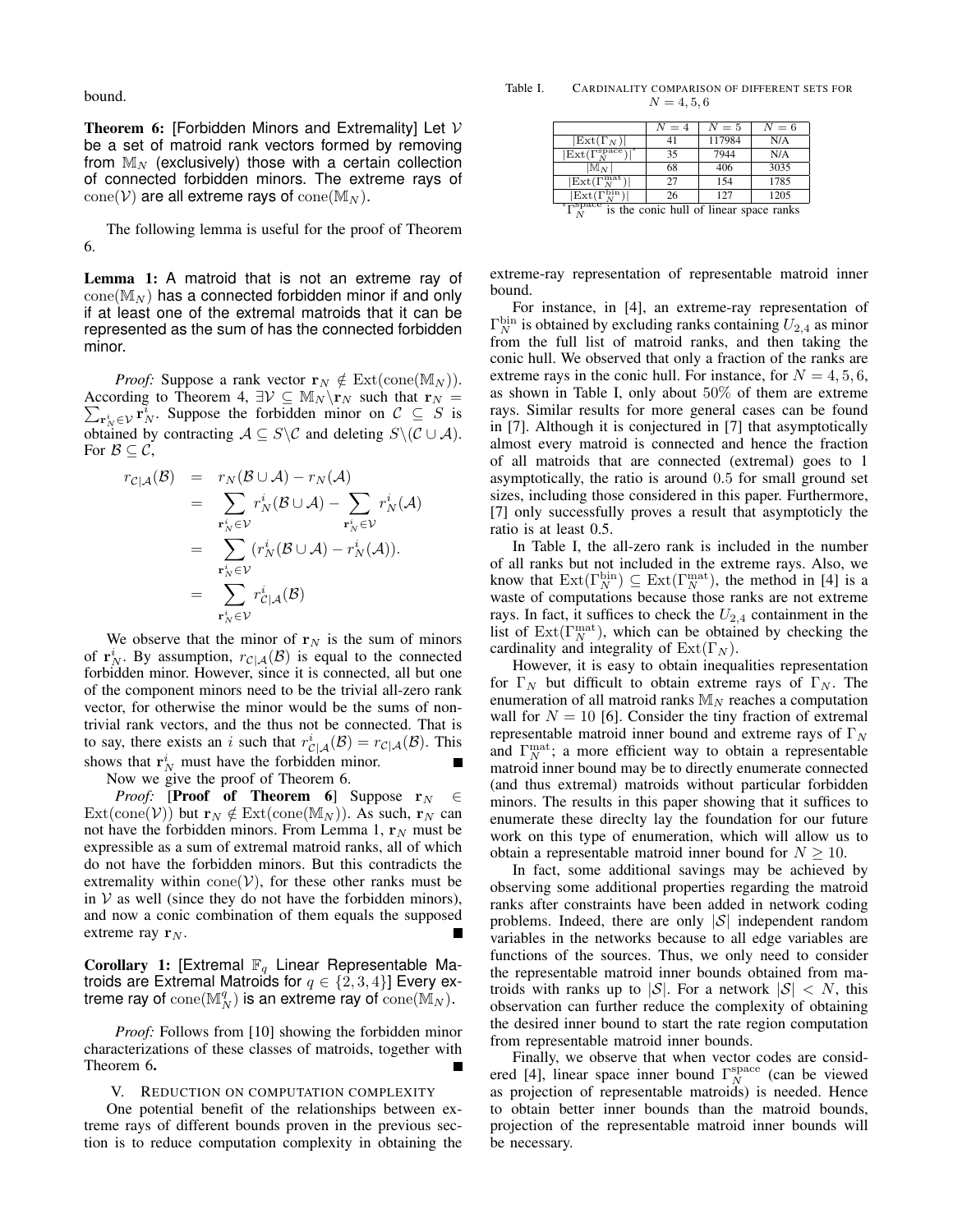# VI. PROOFS

<span id="page-5-0"></span>In this section, we give proofs of some theorems in [§IV.](#page-3-0) At first, we would like to give a lemma that will be used in the later proofs.

<span id="page-5-1"></span>Lemma 2: Suppose  $r, r'$  are two ranks of matroids  $M_1, M_2$  on S, respectively.  $\mathbf{r} = \mathbf{r}'$  if and only if  $\forall i, j \in S$ , for every combination of deletion and contraction operations, the ranks  $\mathbf{r}_{\{i,j\}}$  and  $\mathbf{r}'_{\{i,j\}}$  of the obtained minors on  $\{i, j\}$ , are equal.

*Proof:* ⇒: This is trivial since all minors of two equal ranks must be equal.  $\Leftrightarrow$ : We will prove by induction that the entries of all subsets

in the two rank functions are equal. First observe that entries of all size 1 and 2 subsets are equal, since  $\forall i, j \in S$ , we can obtain the size-2 minor on  $\{i, j\}$  by deleting  $S \setminus \{i, j\}$ .

Now suppose the ranks of all size  $m$  subsets are equal, we will show that the entries of all size  $m + 1$  subsets are also equal. Let  $C \subseteq S$ , with  $|C| = m$  such that  $\forall B \subseteq C$ ,  $r(B) = r'(B)$ . Consider the size-2 minor on  $e_1 \in C$ ,  $e_2 \in C$ S\C by contracting  $C \cup e_2 \setminus e_1$ . As assumed,  $r_{e_1,e_2}(e_1,e_2) =$  $r'_{e_1,e_2}(e_1,e_2)$ , i.e,  $r(C \cup e_2) - r(C \cup e_2 \setminus e_1) = r^{r}(C \cup e_2)$  $r^7$ ( $C \cup e_2 \setminus e_1$ ). Since  $|C \cup e_2 \setminus e_1| = m$ ,  $r(C \cup e_2 \setminus e_1) =$  $r'(C \cup e_2 \setminus e_1)$ . Thus  $r(C \cup e_2) = r'(C \cup e_2)$ . So size  $m+1$ subsets also have the same entries in  $\bf{r}$  and  $\bf{r}'$ .

Now we would like to prove Theorem [2.](#page-3-3)

*Proof:* [**Proof of Theorem [2](#page-3-3)**]  $\Rightarrow$ : This is trivial since the operations are taking minors and a minor of a matroid is also a matroid.

 $\Leftrightarrow$ : To prove one vector is a rank for matroid, we need to show that it satisfies the three conditions in Definition [2.](#page-2-0) We know that  $\mathbf{r}_{\{i,j\}\vert\mathcal{A}}$  is a rank for a matroid, so it must also satisfy the three conditions.

Cardinality: we first let  $\mathcal{A} = \emptyset$ , then

$$
0 \leq r_{\{i,j\}|\mathcal{A}}(\mathcal{B}) = r_N(\mathcal{A} \cup \mathcal{B}) - r_N(\mathcal{A})
$$
  
=  $r_N(\mathcal{B}) \leq |\mathcal{B}|.$ 

This shows cardinality constraint holds for any subset  $\beta$  with  $|\mathcal{B}| < 2$ .

For a subset  $C$  with size of 3, if exists, there exists a one-element subset  $A$  and an 2-element subset  $B$  such that  $C = A \cup B$ . Let the rank  $\mathbf{r}_{\{i,j\}|\mathcal{A}}$  is obtained as  $r_{\{i,j\}|\mathcal{A}}(\mathcal{B}) =$  $r_N(\mathcal{A} \cup \mathcal{B}) - r_N(\mathcal{A}),$  we have

$$
r_{\{i,j\}|\mathcal{A}}(\mathcal{B}) = r_N(\mathcal{A} \cup \mathcal{B}) - r_N(\mathcal{A})
$$
  
=  $r_N(\mathcal{C}) - r_N(\mathcal{A})$   
 $\leq |\mathcal{B}| = 2.$ 

Since we know for any subset with size not greater than 2, it satisfies the cardinality requirement, we obtain

$$
r_N(\mathcal{C}) \le r_N(\mathcal{A}) + 2 \le 3 = |\mathcal{C}|.
$$

Similarly, suppose for a subset  $\mathcal{B}$  of  $[N]$  with size of m, we have  $r_N(\mathcal{B}) \leq m$ . For subset C with size of  $m + 1$ , there exists one-element subset A such that  $C = A \cup B$ . Let the rank  $r_{\mathcal{B}|\mathcal{A}}$  is obtained as  $r_{\mathcal{B}|\mathcal{A}}(\mathcal{B}) = r_N(\mathcal{A} \cup \mathcal{B}) - r_N(\mathcal{A}),$ we will have

So,

$$
r_{\mathcal{B}|\mathcal{A}}(\mathcal{B})=r_N(\mathcal{C})-r_N(\mathcal{A})\leq |\mathcal{B}|=m.
$$

$$
r_N(\mathcal{C}) \le r_N(\mathcal{A}) + m \le m + 1 = |\mathcal{C}|.
$$

This shows that for any subset A of [N],  $0 \le r_N(A) \le |A|$ . Monotonicity: suppose  $A \subseteq B \subseteq [N]$ , if  $|B - A| \leq 2$ , there must exist  $\{i, j\}$ ,  $\mathcal{B}_1 \subseteq \mathcal{B}_2 \subseteq \{i, j\}$  and  $\mathcal{A} \subseteq [N] \setminus \{i, j\}$ such that  $A = \mathcal{A} \cup \mathcal{B}_1$  and  $B = \mathcal{A} \cup \mathcal{B}_2$ . Let the rank obtained as  $r_{\{i,j\}\downarrow\mathcal{A}}(\mathcal{B}) := r_N(\mathcal{A}\cup\mathcal{B}) - r_N(\mathcal{A}), \mathcal{B} \subseteq \{i,j\}.$  Since  $r_{\{i,j\}\mid\mathcal{A}}(\mathcal{B}_1) \leq r_{\{i,j\}\mid\mathcal{A}}(\mathcal{B}_2)$ , we have

$$
r_N(\mathcal{A}\cup\mathcal{B}_1)-r_N(\mathcal{A})\leq r_N(\mathcal{A}\cup\mathcal{B}_2)-r_N(\mathcal{A})
$$

which is equivalent to  $r_N(A) \le r_N(B)$ .

If  $|B - A| > 2$ , there must exist positive number m subsets  $A_1, \ldots, A_m$  such that  $A \subseteq A_1 \subseteq \cdots \subseteq A_m \subseteq B$ and cardinality of set difference between two adjacent sets are less than or equal to 2. Since equation [\(VI\)](#page-5-1) holds for all sets with cardinality of set difference less than or equal to 2, we have

$$
r_N(A) \le r_N(A_1) \le \cdots \le r_N(A_m) \le r_N(B).
$$

Submodularity: suppose  $A, B \subseteq [N]$ , let  $C = A \cap B$ , if  $|A \cup B - C| \leq 2$ , i.e, cardinality of symmetric set difference is less than or equal to 2, there exists a set  $\{i, j\}$  and  $D, E \subseteq$  ${i, j}$  such that  $A = C \cup D$ ,  $B = C \cup E$ . We could let  $A = C$ and obtain the rank  $r_{\{i,j\}|\mathcal{A}}(\mathcal{B}) = r_N(\mathcal{A}\cup\mathcal{B}) - r_N(\mathcal{A}), \mathcal{B} \subseteq$  ${i, j}$ . Since D, E as subsets of  ${i, j}$  satisfy submodularity in the so called "contracted minor rank", we have

$$
r_{\{i,j\}|\mathcal{A}}(D \cup E) + r_{\{i,j\}|\mathcal{A}}(D \cap E) \le r_{\{i,j\}|\mathcal{A}}(D) + r_{\{i,j\}|\mathcal{A}}(E),
$$

i.e,

$$
r_N(D \cup E \cup C) - r_N(C) + r_N((D \cap E) \cup C) - r_N(C)
$$
  

$$
\leq r_N(A) + r_N(B) - 2r_N(C)
$$

Due to  $r_N(D\cup E\cup C)=r_N(A\cup B), r_N((D\cap E)\cup C)=$  $r_N(A \cap B)$ , we get

$$
r_N(A \cup B) + r_N(A \cap B) \le r_N(A) + r_N(B).
$$

Now suppose we have two subsets  $A, B \subseteq [N]$ , let  $C =$  $A \cap B$  and  $|A \cup B - C| = m$ , we would like to show that the cardinality of symmetric set difference increases by 1, it still obeys submodularity.

Without loss of generality, we assume that  $B' = B \cup e$ , where  $e \notin A$  and  $e \notin B$ . So, we have  $|A \cup B'-C| = m+1$ . Then we have

$$
r_N(A \cup B') + r_N(A \cap B')
$$
  
= 
$$
r_N(A \cup B \cup e) + r_N(A \cap (B \cup e))
$$
  
= 
$$
r_N(A \cup B \cup e) + r_N(A \cap B)
$$
  

$$
\leq r_N(A \cup B \cup e) + r_N(A) + r_N(B) - r_N(A \cup B)
$$
(15)

We know that

$$
r_N(B') = r_N(B \cup e) \le r_N(B) + 1.
$$

If 
$$
r_N(B') = r_N(B)
$$
, we have  
\n
$$
r_N(A \cup B \cup e) + r_N(A) + r_N(B) - r_N(A \cup B)
$$
\n
$$
= r_N(A) + r_N(B) = r_N(A) + r_N(B').
$$

If 
$$
r_N(B') = r_N(B) + 1
$$
, we have  
\n
$$
r_N(A \cup B \cup e) + r_N(A) + r_N(B) - r_N(A \cup B)
$$
\n
$$
\leq r_N(A \cup B) + 1 + r_N(A) + r_N(B) - r_N(A \cup B)
$$
\n
$$
= r_N(A) + r_N(B').
$$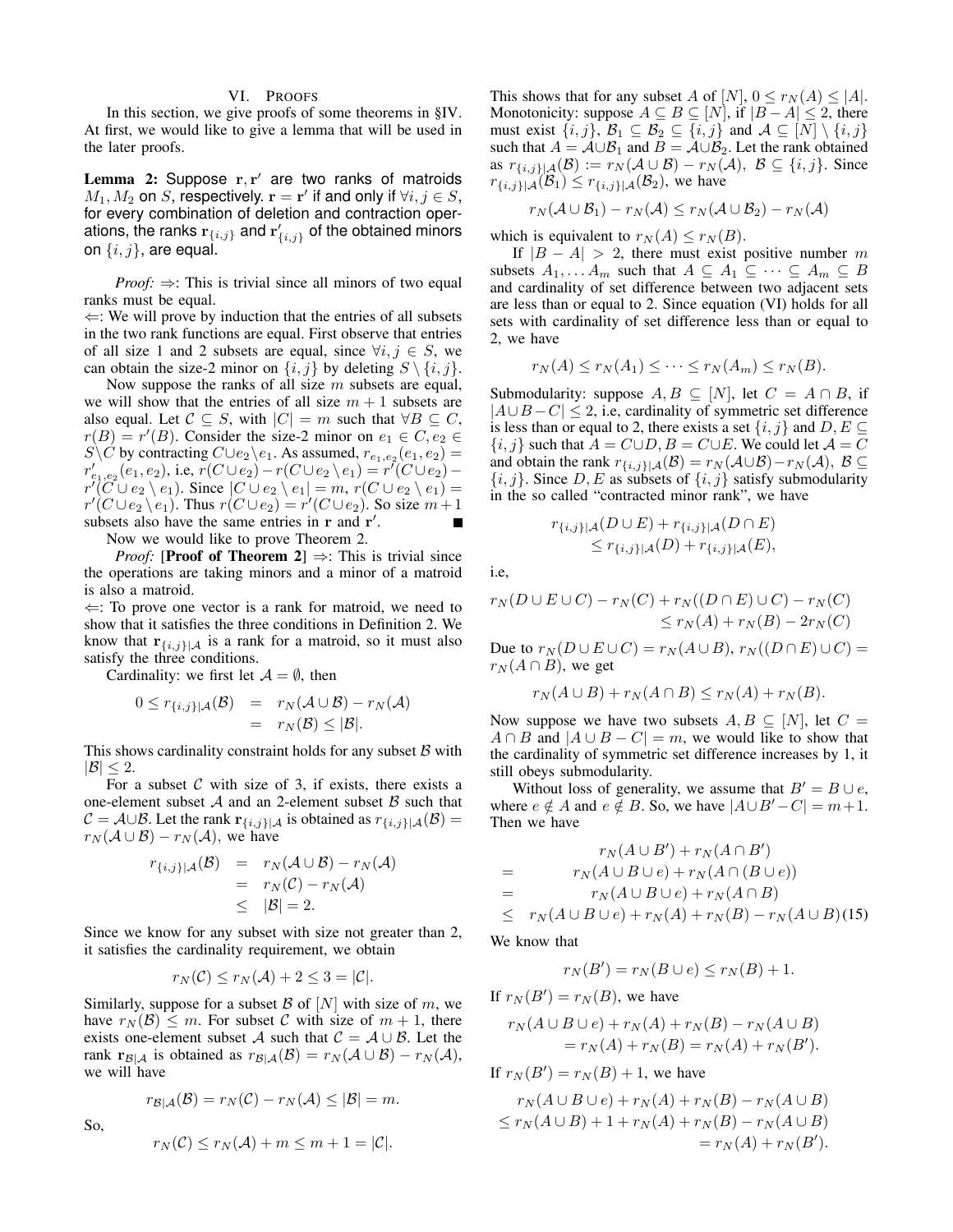Therefore, we have

$$
r_N(A \cup B') + r_N(A \cap B') \le r_N(A) + r_N(B')
$$

holds for arbitrary subsets with symmetric set difference of  $m+1$ .

Satisfaction of the three conditions in Def. [2](#page-2-0) indicates the vector is a valid rank for the matroid with ground set  $|N|$ .

Next, we show that no rank can be expressed as a convex combination of some other ranks with non-zero coefficients.

*Proof:* [Proof of Theorem [3](#page-3-1)] Trivially, the all-zero vector cannot be a convex combination of other ranks.

To pursue a contradiction, we assume that there exists a convex combination  $\mathbf{r}^i = \sum_{\mathbf{r}^j \in \mathcal{V} \setminus \mathbf{r}^i} \alpha_j \mathbf{r}^j$  with  $\sum_{\mathbf{r}^j \in \mathcal{V} \setminus \mathbf{r}^i} \alpha_j = 1$  and  $\mathbf{r}^j \neq \mathbf{r}^i, \forall \mathbf{r}^j \in \mathcal{V} \setminus \mathbf{r}^i$ . Note that every size 2 minor of  $r^i$  is also a valid rank function on a twoelement set. We suppose a size 2 minor on  $\{a, b\} \subseteq S$ is obtained by contracting  $A \subseteq S \setminus \{a, b\}$  and deleting  $S\setminus (\{a, b\} \cup \mathcal{A}).$ 

Now we examine the rank of minor obtained from  $r^i$ . For  $\mathcal{B} \subseteq \{a, b\}$ 

$$
r_{\{a,b\}|\mathcal{A}}^{i}(\mathcal{B}) = r^{i}(\mathcal{B} \cup \mathcal{A}) - r^{i}(\mathcal{A})
$$
  
\n
$$
= \sum_{\mathbf{r}^{j} \in \mathcal{V} \backslash \mathbf{r}^{i}} \alpha_{j} r^{j}(\mathcal{B} \cup \mathcal{A}) - \sum_{\mathbf{r}^{j} \in \mathcal{V} \backslash \mathbf{r}^{i}} \alpha_{j} r^{j}(\mathcal{A})
$$
  
\n
$$
= \sum_{\mathbf{r}^{j} \in \mathcal{V} \backslash \mathbf{r}^{i}} \alpha_{j} (r^{j}(\mathcal{B} \cup \mathcal{A}) - r^{j}(\mathcal{A})).
$$
  
\n
$$
= \sum_{\mathbf{r}^{j} \in \mathcal{V} \backslash \mathbf{r}^{i}} \alpha_{j} r^{j}_{\{a,b\}|\mathcal{A}}(\mathcal{B}).
$$

We see that every entry of  $\mathbf{r}_{\{a,b\}|\mathcal{A}}^i$  is the same convex combination as  $\mathbf{r}_{\{a,b\}|\mathcal{A}}^j$  of corresponding entries of ranks of minors obtained from  $\mathbf{r}^j \in \mathcal{V} \backslash \mathbf{r}^i$ .

First we let B be one-element subset of  $\{a, b\}$  and examine  $r^i_{\{a,b\}|\mathcal{A}}(\mathcal{B})$ . Due to the cardinality constraints on matroid ranks, rank of all one-element subsets should be 0 or 1. For a fixed  $\beta$ , we can partition the ranks of minors  $R = {\mathbf{r}^j, \mathbf{r}^j \in \mathcal{V} \backslash \mathbf{r}^i}$  into  $R_{1,0}$  and  $R_{1,1}$ , where  $R_{1,0}$ include those who have entry of 0 and  $R_{1,1}$  include those who have entry of 1, at the coordinate corresponding to  $\beta$ in the minors. Similarly, the coefficients can be partitioned to  $\theta_0$  and  $\theta_1$  to match with  $R_{1,0}$  and  $R_{1,1}$ . We still have  $\sum_{k=1}^{|\theta_0|} \theta_{0,k} + \sum_{l=1}^{|\theta_1|} \theta_{1,l} = 1$  and  $r^i_{\{a,b\}|\mathcal{A}}(\mathcal{B}) = \sum_{k=1}^{|\theta_0|} \theta_{0,k}$  $0 + \sum_{l=1}^{|\theta_1|} \theta_{1,l} * 1 = \sum_{l=1}^{|\theta_1|} \theta_{1,l}$ . If  $r^i_{\{a,b\}|\mathcal{A}}(\mathcal{B}) = 0$ , we have  $\sum_{l=1}^{|\theta_1|} \theta_{1,l} = 0$ , which indicates  $r^j_{\{a,b\}|\mathcal{A}}(\mathcal{B}) = 0, \forall \mathbf{r}^j \in$  ${\cal V}\backslash {\bf r}^i$ . If  $r^i_{\{a,b\} | {\cal A}}({\cal B}) = 1$ ,  $\sum_{l=1}^{|\theta_1|} \theta_{1,l} = 1$ . Together with  $\sum_{k=1}^{|\theta_0|} \theta_{0,i} + \sum_{l=1}^{|\theta_1|} \theta_{1,j} = 1$  we see that all ranks of minors obtained from the ranks involved in the combination have entry of  $1$  at coordinates mapped with  $a$  or  $b$ . So  $r^i_{\{a,b\}|\mathcal{A}}(\mathcal{B})=r^j_{\{a,b\}|\mathcal{A}}(\mathcal{B}), \forall \mathbf{r}^j\in\mathcal{V}\backslash\mathbf{\overline{r}}^i, \mathcal{B}=a \,\, \text{or} \,\, b.$ 

Now let B be  $\{a, b\}$  and examine  $r^i_{\{a, b\} | \mathcal{A}}(\mathcal{B})$ . Due to cardinality constraints and the fact proved above,  $r^i_{\{a,b\}|\mathcal{A}}(\mathcal{B}) = 1$  or 2. Similarly, we can partition R to  $R_{2,1}$  and  $R_{2,2}$  where  $R_{2,1}$  include those who have entry of 1 and  $R_{2,2}$  include those who have entry of 2, at the coordinate corresponding to  $\beta$  in the minors. Corresponding coefficients are partitioned to  $\theta'_1$  and  $\theta'_2$ . We have  $\sum_{k=1}^{|\theta'_1|} \theta'_{1,i} + \sum_{l=1}^{|\theta'_2|} \theta'_{2,j} = 1$  and  $r^i_{\{a,b\}|\mathcal{A}}(\mathcal{B}) = \sum_{k=1}^{|\theta'_1|} \theta'_{1,i} +$  $2\sum_{l=1}^{\left|\theta_{2}^{l}\right|}\theta_{2,j}^{l}$ . Suppose  $r_{\{a,b\}\mid\mathcal{A}}^{i}(\mathcal{B})=1$ , we have  $\theta_{2}^{l}=\emptyset$ which indicates  $r^j_{\{a,b\}|\mathcal{A}}(\mathcal{B}) = 1$ . If  $r^i_{\{a,b\}|\mathcal{A}}(\mathcal{B}) = 2$ , which makes  $\theta'_1$ , and hence  $R_{2,1}$  to be empty set and therefore  $r^j_{\{a,b\}|\mathcal{A}}(\mathcal{B}) = 2, \forall \mathbf{r}^j \in \mathcal{V}\backslash \mathbf{r}^i$ . So we have  $r^i_{\{a,b\}|\mathcal{A}}(\mathcal{B}) =$  $r^j_{\{a,b\}|\mathcal{A}}(\mathcal{B}), \forall \mathbf{r}^j\in\mathcal{V}\backslash\mathbf{r}^i, \mathcal{B}=\{a,b\}.$ 

Together with Lemma [2](#page-5-1) we see  $\mathbf{r}^i = \mathbf{r}^j, \forall \mathbf{r}^j \in \mathcal{V} \backslash \mathbf{r}^i$ , contradicted with the assumption.

Finally, we give an alternate proof for the extreme rays relationship between  $\Gamma_N^{\text{mat}}$  and  $\Gamma_N$ .

*Proof:* [Alternate Proof of Theorem [5](#page-3-5)] Clearly,  $\mathcal{T}_N^{\text{mat}} \subseteq \Gamma_N^{\text{mat}}$ . For the other direction, we need to show that there does not exist an extreme ray of  $\Gamma_N^{\text{mat}}$  that lies outside of  $T_N^{\text{mat}}$ , the conic hull of all matroidal extreme rays of  $\Gamma_N$ . Here we assume all extreme rays of  $\Gamma_N$  are scaled to their minimal integer representation. To pursue a contradiction, we assume that there exists an extreme ray r of  $\Gamma_N^{\text{mat}}$  which lies outside of  $\mathcal{T}_N$ , but still lies in  $\Gamma_N$  and is not an extreme ray of  $\Gamma_N$ .

Since all extreme rays of  $\Gamma_N^{\text{mat}}$  are ranks of matroids, r must be integer-valued and every size 2 minor obtained from every possible combination of deletion and contraction is also a valid rank vector of matroid. Note that r (or  $\eta r, \eta > 0$ ) lies outside of the conical hull of all matroidal extreme rays of  $\Gamma_N$  but still inside  $\Gamma_N$ , hence r can be expressed as a conical combination (or equivalently,  $\mathbf{r}' = \epsilon \mathbf{r}, \epsilon > 0$  can be expressed as a convex combination) of some matroidal extreme rays and some (at least one) extreme rays that are not matroidal. Note that these extreme rays involved in the combination must be connected, otherwise, they can be expressed as sum of two other ranks and thus contradict with extremality.

Suppose

r

$$
\mathbf{r}' = \epsilon \mathbf{r} = \sum_{i=1}^{m} \alpha_i \mathbf{r}_i^{\text{mat}} + \sum_{j=1}^{n} \beta_j \mathbf{r}_j^{\text{Shan}},
$$

where  $\alpha_i \in (0, 1), i = 1, 2, ..., m, \beta_j \in (0, 1), j = 1, 2, ..., n$ <br>and  $\sum_{i=1}^{m} \alpha_i + \sum_{j=1}^{n} \beta_j = 1$ . Extreme rays  $\mathbf{r}_i^{\text{mat}}$  are matroidal extreme rays and  $\mathbf{r}_j^{\text{Shan}}$  are extreme rays of  $\Gamma_N$ that are not matroidal involved in the convex combination.

We pick one such  $\mathbf{r}_i^{\text{Shan}}$  (since there exists at least we pick one such  $I_j$  (since there exists at least<br>one) and denote as  $r^{Shan}$ . We know  $r^{Shan}$  is connected but not matroidal, therefore, there exists a way (mimic the way to get the minor of  $\{a, b\}$  obtained by contracting  $A \subset \{1, 2, \ldots N\} \setminus \{a, b\}$  and deleting  $\{1, 2, \ldots N\} \setminus (\{a, b\} \cup \mathcal{A})$  to obtain the corresponding vecfor  $\mathbf{r}_{\{a,b\}|\mathcal{A}}^{\text{Shann}} = (r_{\{a,b\}|\mathcal{A}}^{\text{Shann}}(a), r_{\{a,b\}|\mathcal{A}}^{\text{Shann}}(b), r_{\{a,b\}|\mathcal{A}}^{\text{Shann}}(ab))$  which is not matroidal but is connected, since there exists dependence in  $\mathbf{r}^{\text{Shan}}_j$ .

Now we examine the rank of the minor obtained the same way from  $\mathbf{r}'$ . For  $\mathcal{B} \subseteq \{a, b\}$ 

$$
r'_{\{a,b|A\}}(\mathcal{B}) = r'(\mathcal{B} \cup \mathcal{A}) - r'(\mathcal{A})
$$
  
= 
$$
\sum_{i=1}^{m} \alpha_i (r_i^{\text{mat}}(\mathcal{B} \cup \mathcal{A}) - r_i^{\text{mat}}(\mathcal{A}))
$$
  
+ 
$$
\sum_{j=1}^{n} \beta_j (r_j^{\text{Shan}}(\mathcal{B} \cup \mathcal{A}) - r_j^{\text{Shan}}(\mathcal{A})).
$$